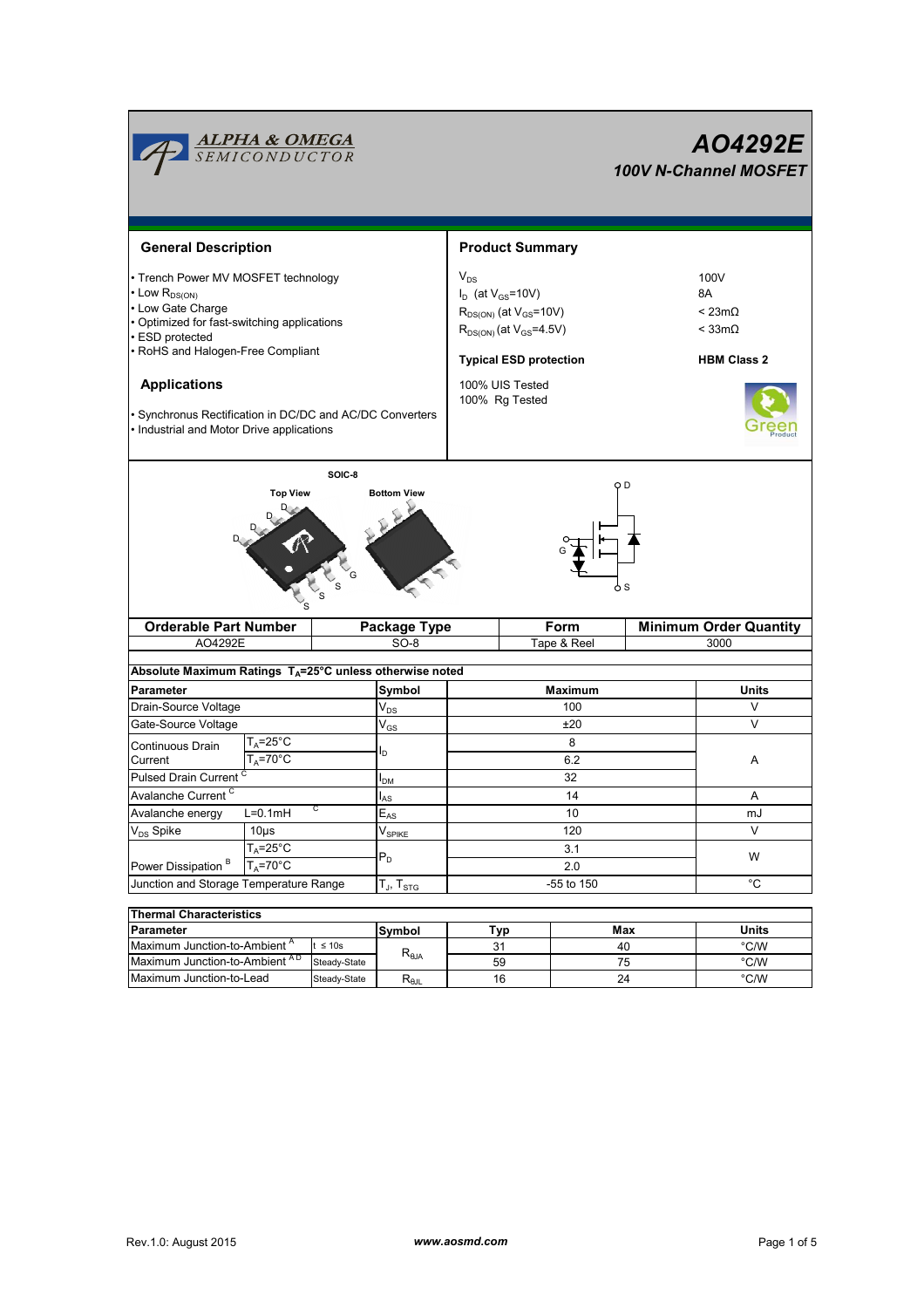

#### **Electrical Characteristics (TJ=25°C unless otherwise noted)**

| Symbol                                 | Parameter                             | <b>Conditions</b>                                              | Min | <b>Typ</b> | Max | <b>Units</b> |
|----------------------------------------|---------------------------------------|----------------------------------------------------------------|-----|------------|-----|--------------|
| <b>STATIC PARAMETERS</b>               |                                       |                                                                |     |            |     |              |
| <b>BV</b> <sub>DSS</sub>               | Drain-Source Breakdown Voltage        | $I_D = 250 \mu A$ , $V_{GS} = 0V$                              | 100 |            |     | V            |
| $I_{DSS}$                              | Zero Gate Voltage Drain Current       | $V_{DS}$ =100V, $V_{GS}$ =0V                                   |     |            | 1   |              |
|                                        |                                       | $T_{J}$ =55°C                                                  |     |            | 5   | μA           |
| $I_{\rm GSS}$                          | Gate-Body leakage current             | $V_{DS}$ =0V, $V_{GS}$ = $\pm$ 20V                             |     |            | ±10 | μA           |
| $V_{GS(th)}$                           | Gate Threshold Voltage                | $V_{DS} = V_{GS}$ , $I_D = 250 \mu A$                          | 1.6 | 2.15       | 2.7 | V            |
| $R_{DS(ON)}$                           | Static Drain-Source On-Resistance     | $V_{gs}$ =10V, $I_{p}$ =8A                                     |     | 18.5       | 23  | $m\Omega$    |
|                                        |                                       | $T_{\rm J}$ =125°C                                             |     | 33         | 42  |              |
|                                        |                                       | $V_{GS} = 4.5V, I_D = 6A$                                      |     | 23.5       | 33  | $m\Omega$    |
| $g_{FS}$                               | <b>Forward Transconductance</b>       | $V_{DS}$ =5V, $I_D$ =8A                                        |     | 30         |     | S            |
| $V_{SD}$                               | Diode Forward Voltage                 | $I_S = 1A$ , $V_{GS} = 0V$                                     |     | 0.72       | 1   | V            |
| $I_{\rm S}$                            | Maximum Body-Diode Continuous Current |                                                                |     |            | 4   | A            |
| <b>DYNAMIC PARAMETERS</b>              |                                       |                                                                |     |            |     |              |
| $C_{\text{iss}}$                       | Input Capacitance                     |                                                                |     | 1200       |     | pF           |
| $C_{\text{oss}}$                       | Output Capacitance                    | $V_{GS}$ =0V, $V_{DS}$ =50V, f=1MHz                            |     | 93         |     | pF           |
| $\mathbf{C}_{\text{rss}}$              | Reverse Transfer Capacitance          |                                                                |     | 6.3        |     | pF           |
| $R_{g}$                                | Gate resistance                       | $f = 1$ MHz                                                    | 0.5 | 1.0        | 1.5 | Ω            |
| <b>SWITCHING PARAMETERS</b>            |                                       |                                                                |     |            |     |              |
| $Q_q(10V)$                             | <b>Total Gate Charge</b>              |                                                                |     | 16.5       | 25  | nC           |
| $Q_g(4.5V)$                            | <b>Total Gate Charge</b>              | $V_{\text{GS}}$ =10V, $V_{\text{DS}}$ =50V, $I_{\text{D}}$ =8A |     | 8          | 14  | nC           |
| $\mathsf{Q}_{\underline{\mathsf{gs}}}$ | Gate Source Charge                    |                                                                |     | 3.5        |     | nC           |
| $\mathsf{Q}_{\underline{\mathsf{gd}}}$ | Gate Drain Charge                     |                                                                |     | 2.5        |     | nC           |
| $t_{D(0n)}$                            | Turn-On DelayTime                     |                                                                |     | 6          |     | ns           |
| lt,                                    | Turn-On Rise Time                     | $V_{GS}$ =10V, V <sub>DS</sub> =50V, R <sub>L</sub> =6.25Ω,    |     | 3          |     | ns           |
| $t_{D(off)}$                           | Turn-Off DelayTime                    | $R_{\text{GEN}} = 3\Omega$                                     |     | 22         |     | ns           |
| $\mathbf{t}_\text{f}$                  | <b>Turn-Off Fall Time</b>             |                                                                |     | 3          |     | ns           |
| $t_{\rm ff}$                           | Body Diode Reverse Recovery Time      | $I_F = 8A$ , dl/dt=500A/ $\mu$ s                               |     | 20         |     | ns           |
| $Q_{rr}$                               | Body Diode Reverse Recovery Charge    | I <sub>F</sub> =8A, dl/dt=500A/μs                              |     | 80         |     | nC           |

A. The value of R<sub>BJA</sub> is measured with the device mounted on 1in<sup>2</sup> FR-4 board with 2oz. Copper, in a still air environment with T<sub>A</sub> =25° C. The value in any given application depends on the user's specific board design.

B. The power dissipation  ${\sf P}_{\sf D}$  is based on  ${\sf T}_{\sf J(MAX)}$ =150 $^\circ\,$  C, using  $\leqslant$  10s junction-to-ambient thermal resistance.

C. Repetitive rating, pulse width limited by junction temperature T<sub>J(MAX)</sub>=150°C. Ratings are based on low frequency and duty cycles to keep

initialT $\overline{I}$ =25° C.

D. The R<sub>®JA</sub> is the sum of the thermal impedance from junction to lead R<sub>®JL</sub> and lead to ambient.<br>E. The static characteristics in Figures 1 to 6 are obtained using <300µs pulses, duty cycle 0.5% max.<br>F. These curves ar 2oz. Copper, assuming a maximum junction temperature of  $T_{J(MAX)}$ =150°C. The SOA curve provides a single pulse rating.

THIS PRODUCT HAS BEEN DESIGNED AND QUALIFIED FOR THE CONSUMER MARKET. APPLICATIONS OR USES AS CRITICAL COMPONENTS IN LIFE SUPPORT DEVICES OR SYSTEMS ARE NOT AUTHORIZED. AOS DOES NOT ASSUME ANY LIABILITY ARISING OUT OF SUCH APPLICATIONS OR USES OF ITS PRODUCTS. AOS RESERVES THE RIGHT TO IMPROVE PRODUCT DESIGN, FUNCTIONS AND RELIABILITY WITHOUT NOTICE.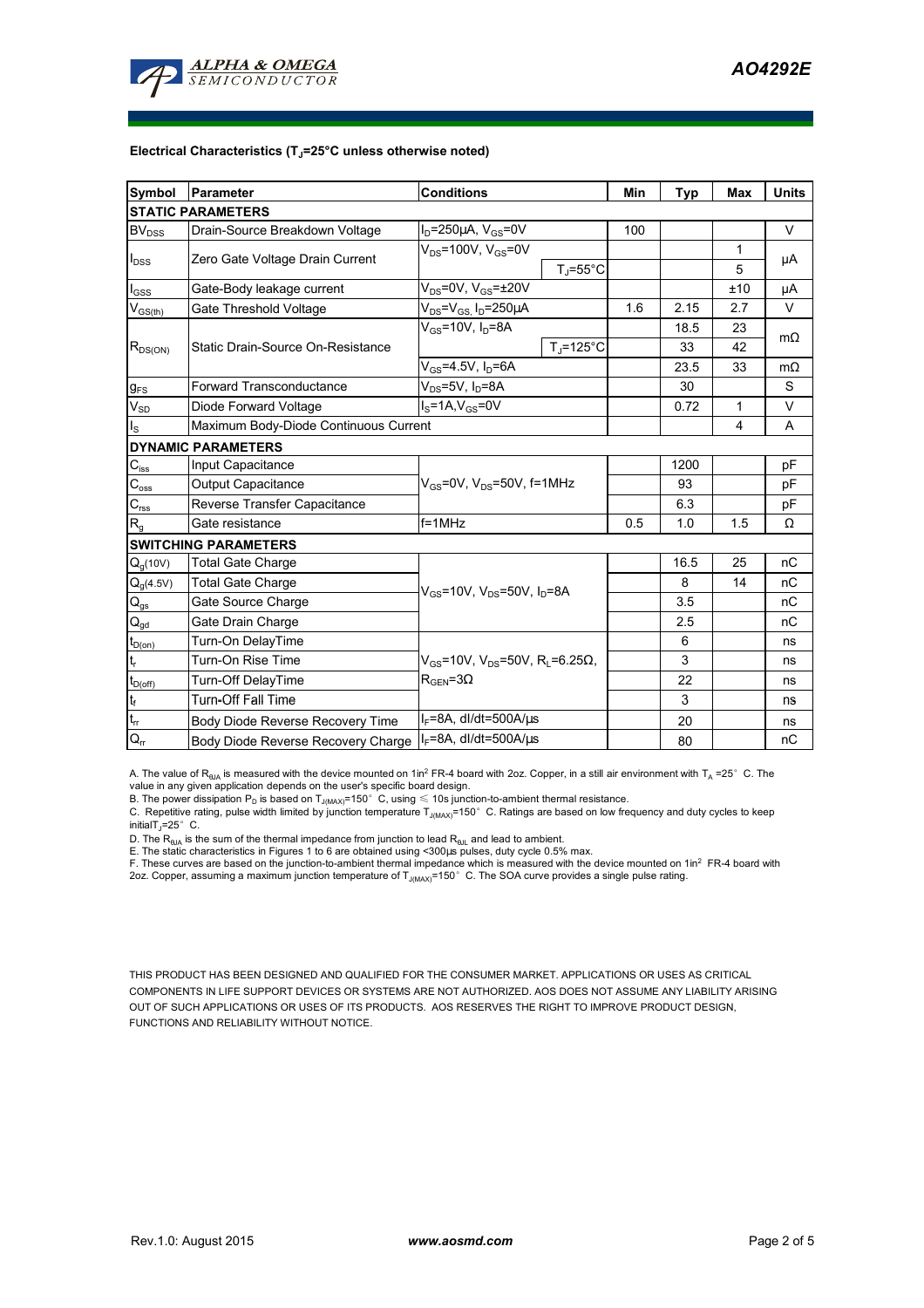

ALPHA & OMEGA **SEMICONDUCTOR** 

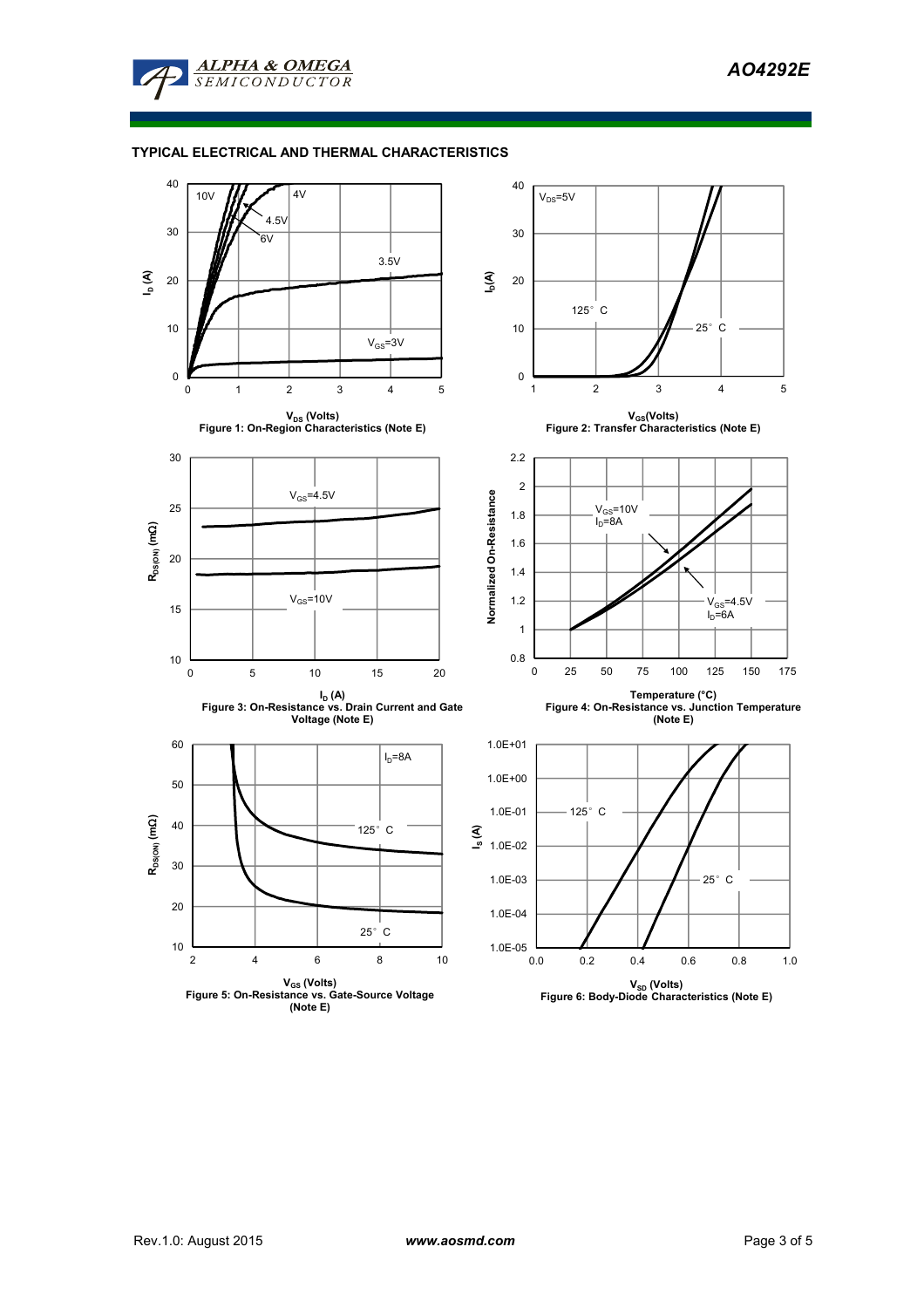

#### **TYPICAL ELECTRICAL AND THERMAL CHARACTERISTICS**